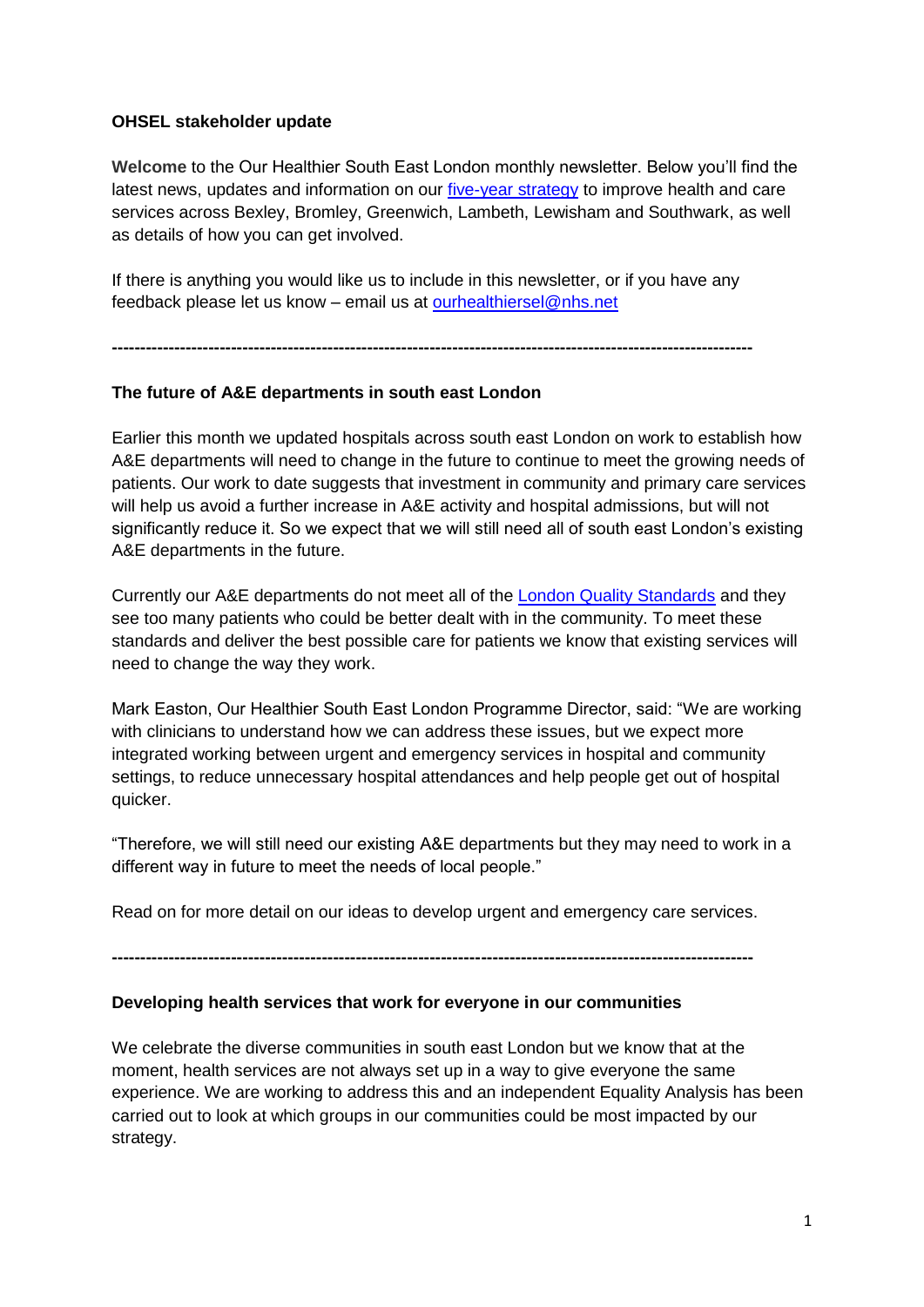The NHS is required, under the [Equality Act 2010,](https://www.gov.uk/guidance/equality-act-2010-guidance) to consider the potential impacts of its plans on groups with 'protected characteristics' under the Act. The nine protected characteristics are: age, disability, gender reassignment, marriage and civil partnership, pregnancy and maternity, race, religion and belief, sex and sexual orientation. In addition, we asked our independent external assessors, who produced the report, to look at potential impacts on two additional groups: carers and those facing social or economic deprivation.

Building on analysis conducted last year, the latest assessment has been carried out now so that its findings can be taken into account when we consider options for changing local health services.

The report found that there is a good deal of positive work going on in this area and concluded that south east London was well placed at this stage to mitigate any negative impacts. A series of recommendations have been set out and an action plan has been developed to address these. The action plan will be overseen by our Equalities Steering Group, which is made up of equalities and engagement leads from the six CCGs in south east London, programme staff, members our Patient and Public Advisory Group and an independent chair. You can [read the Equality Analysis](http://www.ourhealthiersel.nhs.uk/Downloads/Equality%20Analysis%202015%20FINAL.pdf) on our website.

**-----------------------------------------------------------------------------------------------------------------**

## **Help us improve your local NHS – have your say on emerging models of care**

In July this year we published - [Help us improve your local NHS: Issues Paper](http://www.ourhealthiersel.nhs.uk/about-us/issues-paper.htm) – a document that set out the challenges that the NHS faces, some of our emerging ideas and some questions for readers to consider. Since then, healthcare commissioners across south east London have been talking to patients, residents and professionals working in health and social care to get their thoughts on how to tackle the areas biggest challenges.

A number of suggested models of care have been put forward which aim to improve the NHS in south east London, making services safer, of consistently high quality, financially sustainable and more joined up. You can read about these in our new publication – Help us [improve your local NHS: emerging models and further thinking.](http://www.ourhealthiersel.nhs.uk/Downloads/Help%20us%20improve%20your%20local%20NHS%20-%20emerging%20models.pdf)

Most of our ideas are subject to change and we are still keen for you to consider and respond to the [Issues Paper.](http://www.ourhealthiersel.nhs.uk/about-us/issues-paper.htm) Read about our direction of travel and [tell us what you think](http://www.ourhealthiersel.nhs.uk/about-us/issues-paper_2.htm) before final recommendations are put forward.

If you would like copies of either document to share with your staff, patients, colleagues and/or local people or groups, please [let us know.](mailto:ourhealthiersel@nhs.net) We are also keen to come and talk to local groups about the Our Healthier South East London programme and about our emerging ideas – please [let us know](mailto:ourhealthiersel@nhs.net) if you would be interested.

**-----------------------------------------------------------------------------------------------------------------**

## **How is your feedback being used in our plans?**

Our programme is built around engagement with strong involvement of patients and the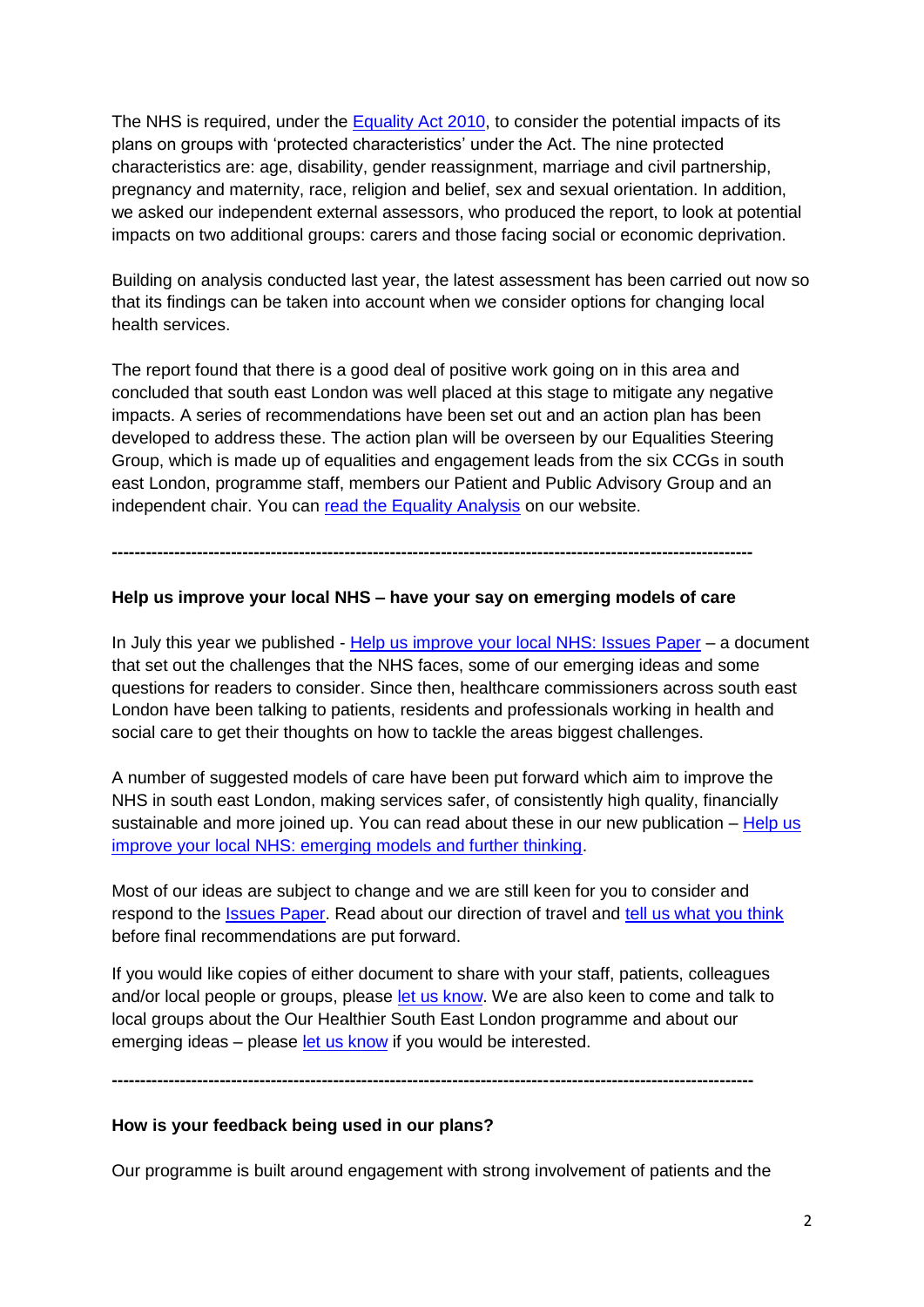public, local healthcare providers, local authorities and organisations representing the voluntary and community sector. Over the summer we held six events and over 440 randomly selected members of the public attended. The aim of these events was to help us understand what different people think about some of the ideas for improving healthcare across south east London.

Discussions focused on the six areas that have been identified for improvement community-based care, planned care, urgent and emergency care, maternity, children and young people, and cancer. We are addressing mental health in each of these areas as it is relevant to all of them. The feedback from these events is extremely valuable and uncovered a range of themes on how people want health services to work for them. These included earlier diagnosis and faster access to treatment and after care, more integrated services, better systems for sharing information and taking action on the quantity and quality of clinicians. You can [read the independent report](http://www.ourhealthiersel.nhs.uk/Feedback) to get more detail on the topics discussed. We are now examining this feedback and considering any necessary refinements to the strategy.

## **You said, we did**

Our latest engagement ['You Said, We Did' report](http://www.ourhealthiersel.nhs.uk/Downloads/Strategy%20documents/You-Said-We-Did-July-2015.pdf) is now live on our website. This outlines engagement activity between March and July this year, with examples of some of the feedback we've received ('You Said'), and our response ('We Did'). A separate report on engagement around the Issues Paper, including borough-wide events, will be published later this year when this can be collated together.

**-----------------------------------------------------------------------------------------------------------------**

Responses from engagement are fed back into the work we are doing, either into the Clinical Leadership Groups or other areas of work, and this is recorded centrally. We also record the programme response and how we have used the feedback, and publish this in a quarterly You Said We Did report.

If you have any feedback on any area of our work, please [get in touch.](mailto:ourhealthiersel@nhs.net)

**-----------------------------------------------------------------------------------------------------------------**

# **Not so new but definitely improved – our website!**

With so many different healthcare services across all six boroughs in south east London and so much work underway to improve them, we have been developing our website to give you even better information about our work. Now with more detail on why your local health services need to change, ideas for doing things differently in our six priority areas and a library of all our latest publications, why not [take a look?](http://www.ourhealthiersel.nhs.uk/)

Are you on Twitter? [Follow us today.](https://twitter.com/ourhealthiersel) It's a great way to understand what changes are being proposed for through our strategy and to give us feedback. If you can't fit it into 140 characters, you can always use our online [feedback form.](http://www.ourhealthiersel.nhs.uk/about-us/issues-paper_2.htm)

**-----------------------------------------------------------------------------------------------------------------**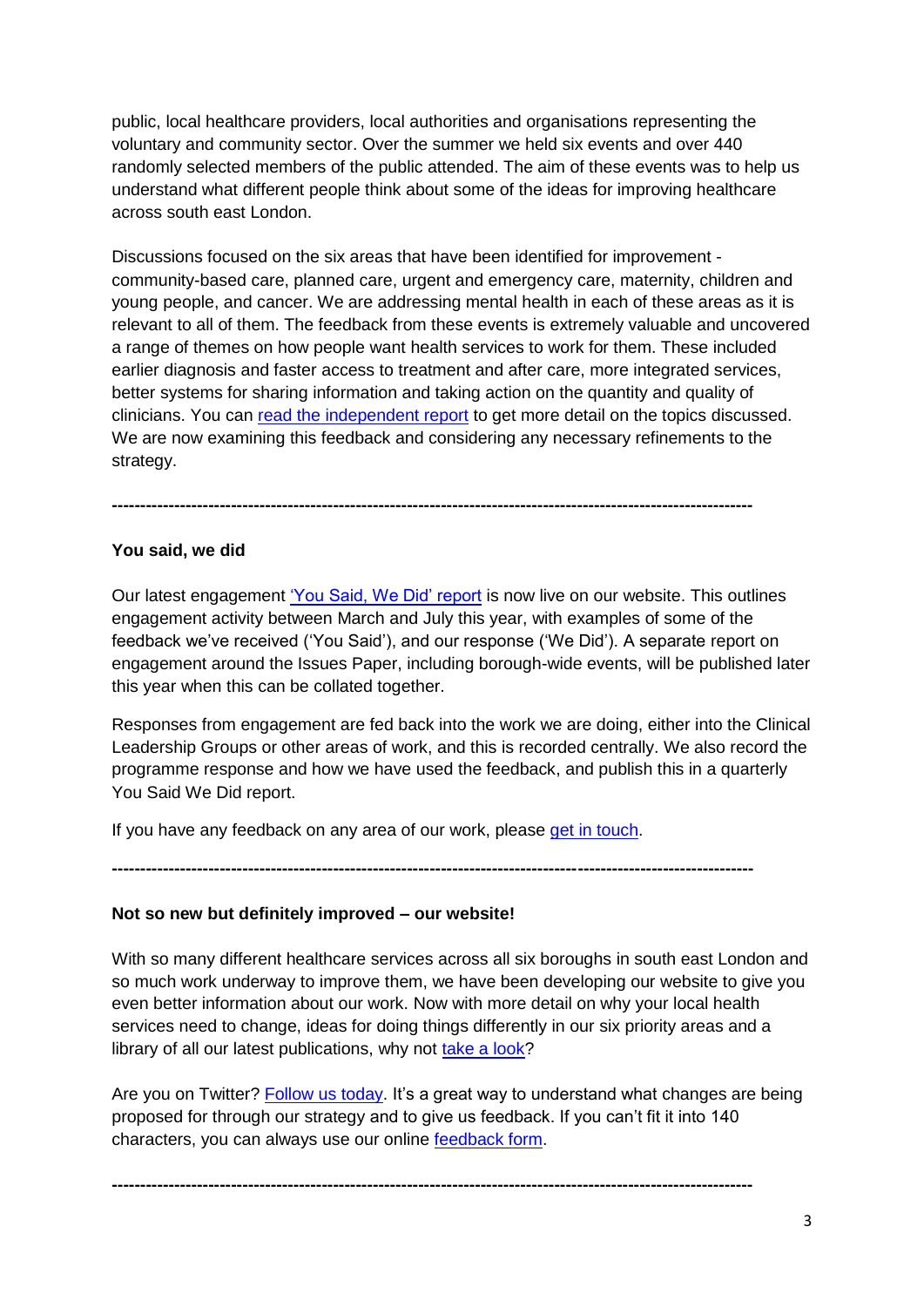## **IN FOCUS**

#### **Improving urgent and emergency care**

Emergency care is usually provided in hospitals and is for people who have a condition that is life-threatening or presents an immediate risk to long term health. Urgent care is provided by a range of health professionals such as GPs, hospital doctors, community nurses, and is for people who have a problem that needs attention the same day, but is not life threatening or life changing.

Through our strategy we are working to reduce unnecessary hospital visits and admissions, help people to get out of hospital quicker when they are admitted, and give people more appropriate care in the community. In addition, we need to address the fact that no south east London hospital fully meets the minimum standards (London Quality Standards) for safety and quality, which includes senior doctors being available seven days a week.

Our work to date has involved a team of healthcare professionals including hospital doctors, GPs, nurses, patient representatives and health and social care managers working together to come up with a number of [ideas for improving urgent and emergency care.](http://www.ourhealthiersel.nhs.uk/urgent-and-emergency-care.htm#uec ideas anchor) These include providing specialist advice to primary care and helping people with mental illness be seen more quickly in hospital emergency departments.

More recently, our focus has turned to how these ideas could work in practice at our local hospitals. We think that by working together to address the issues with patient care that are felt in hospital and urgent care settings across south east London, we can deliver better care for local people. A similar group of professionals – our Urgent and Emergency Care Network – are now driving this work forward. The priorities are:

- Achieving London Quality Standards
- Meeting national specifications for Urgent Care Centres, Emergency Centres and Emergency Centres with Specialist Services
- Establishing a front door streaming system for our Emergency Departments that will also speed up referrals to specialist teams for people who need them, such as under 18 year olds with mental health needs, adults with mental health needs, and people who need support from drug and alcohol teams.

Our work in this area is developing all the time and we welcome your feedback. Read more [about our ideas and have your say.](http://www.ourhealthiersel.nhs.uk/urgent-and-emergency-care.htm#uec ideas anchor)

**-----------------------------------------------------------------------------------------------------------------**

# **CHANGE IN ACTION**

#### **Improving access to GP services – Southwark**

Southwark was one of the 20 successful Prime Minister's Challenge Fund sites nationally to pilot new models for accessing primary care services.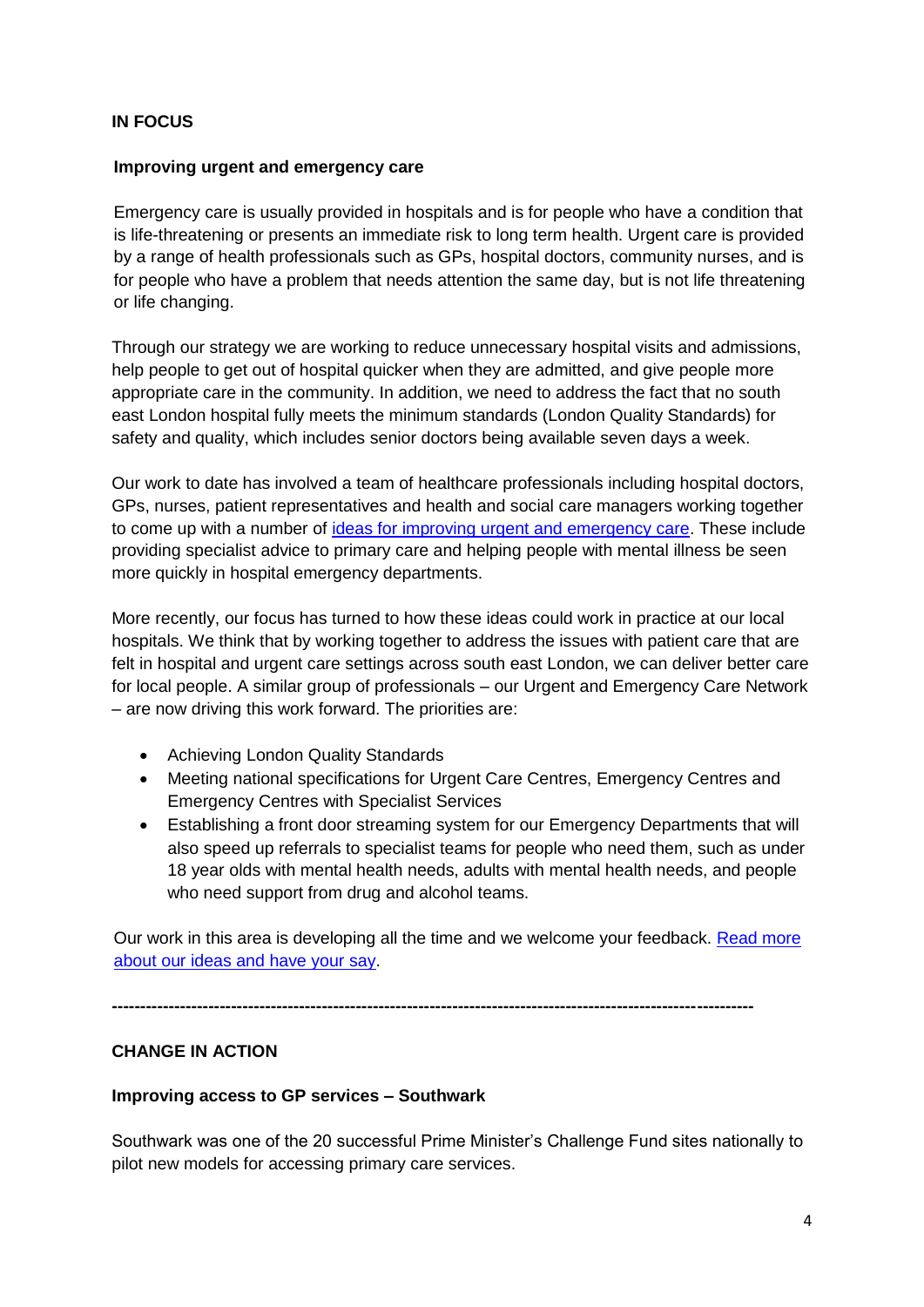Engagement with Southwark residents showed that sometimes they find it difficult to get an appointment with a GP or practice nurse and find the health system hard to navigate In response, over £2 million has been invested in developing the Extended Primary Care Service, which aims to make it easier for people to see or speak to a GP or nurse. Additional appointments are available from two sites across the borough, which operate 8am – 8pm, seven days a week. Patients access the service by calling their usual GP practice or the GP out-of-hours service. A doctor or nurse will assess them over the telephone and provide advice, refer to another service or book an appointment at the Extended Primary Care Service. With patient consent, doctors and nurses can access their healthcare record to ensure they can offer the right treatment.

The service is being delivered by local groups of practices working together in GP federations and so far over 14,000 appointments have been delivered. This is a new way of working and a full evaluation will be completed at the end of the first year to assess the local impact. Patients have welcomed the service with 95% of those who have used it saying they would be extremely likely, or likely, to recommend it to friends and family.

**-----------------------------------------------------------------------------------------------------------------**

## **Patient ideas driving change**

Last month we told you about the six events we held over the summer where we gathered feedback from over 440 randomly selected members of the public. We wanted to generate discussion around the challenges facing local health services and get ideas on how to improve services. The issues raised at those sessions have been examined in detail by the teams of healthcare professionals and patient representatives who are developing our strategy. Next month we will publish a report to explain how this feedback has influenced our plans for developing health and care services. Some of the areas covered include:

- [Cancer](http://www.ourhealthiersel.nhs.uk/cancer.htm) education and training programmes to help with earlier diagnosis and faster treatment, improved care before, during and after treatment.
- [Children and young people](http://www.ourhealthiersel.nhs.uk/children-and-young-people.htm) better support for families, integrating services and improving prevention and early intervention services.
- [Community based care](http://www.ourhealthiersel.nhs.uk/community-based-care.htm) making it easier to see a GP, more integrated services that help patients to navigate services based in the community.
- [Maternity](http://www.ourhealthiersel.nhs.uk/maternity-services.htm) better communication and education for mothers, more community based support.
- [Planned care](http://www.ourhealthiersel.nhs.uk/planned-care.htm) making it quicker and easier for people to get routine operations, better aftercare
- [Urgent and emergency care](http://www.ourhealthiersel.nhs.uk/urgent-and-emergency-care.htm) addressing staffing issues, improving community based care to avoid people having to go to hospital

**-----------------------------------------------------------------------------------------------------------------**

**How stakeholders and local people can help**